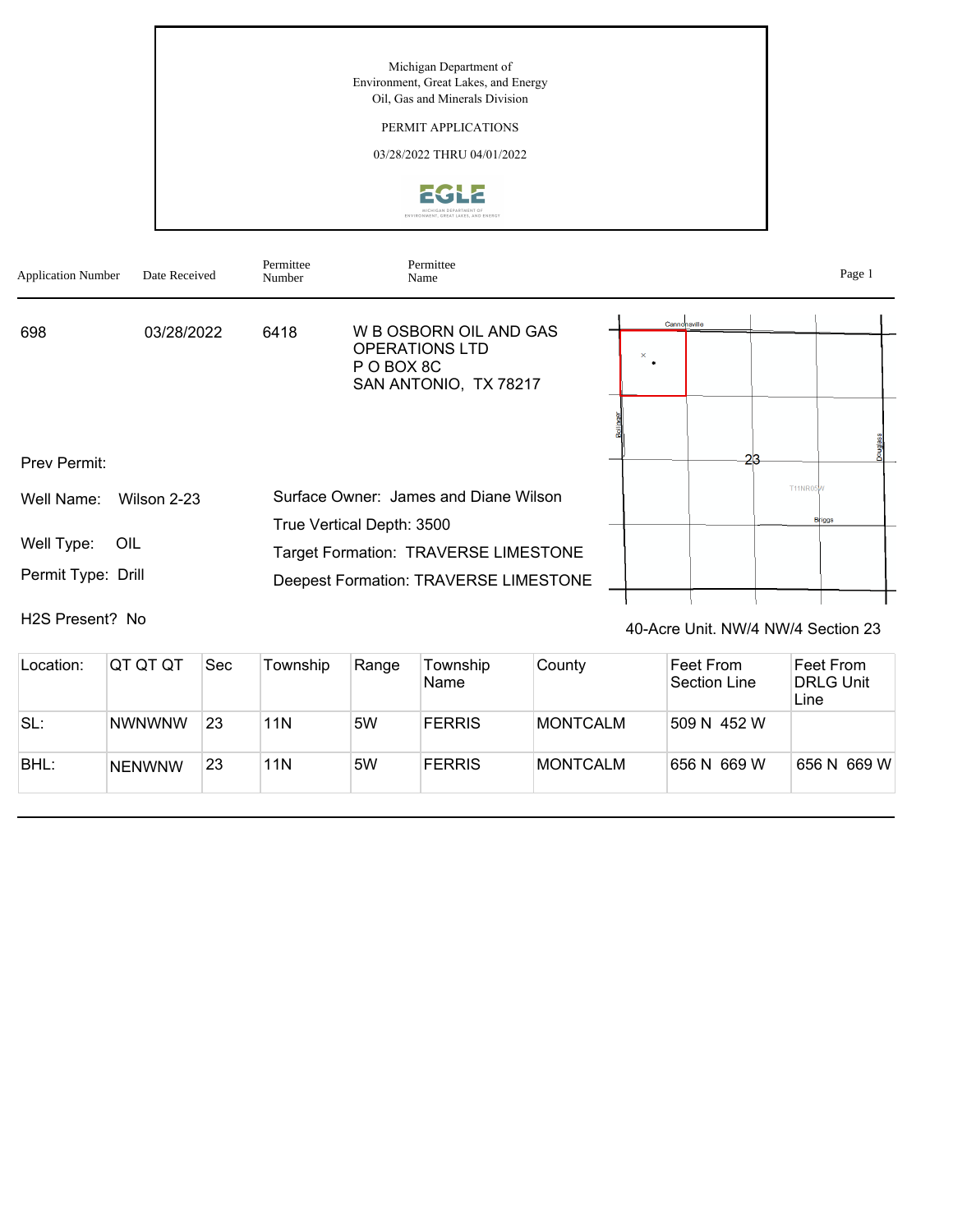Michigan Department of Environment, Great Lakes, and Energy Oil, Gas and Minerals Division

## PERMIT APPLICATIONS

03/28/2022 THRU 04/01/2022



| <b>Application Number</b>                                        | Date Received |     | Permittee<br>Number | Permittee<br>Name                   |                                                                                                                             |        |          |                  |                                    |                 | Page 2        |
|------------------------------------------------------------------|---------------|-----|---------------------|-------------------------------------|-----------------------------------------------------------------------------------------------------------------------------|--------|----------|------------------|------------------------------------|-----------------|---------------|
| 702                                                              | 03/31/2022    |     | 6418                | <b>OPERATIONS LTD</b><br>P O BOX 8C | W B OSBORN OIL AND GAS<br>SAN ANTONIO, TX 78217                                                                             |        | $\times$ | Cannonsville     |                                    |                 |               |
| Prev Permit:<br>Well Name:                                       | Britton 1-23  |     |                     |                                     |                                                                                                                             |        |          |                  |                                    | <b>T11NR05W</b> |               |
| Well Type:<br>Permit Type: Drill<br>H <sub>2</sub> S Present? No | OIL           |     |                     | True Vertical Depth: 3150           | Surface Owner: Lorenzo and Susanne Britton<br>Target Formation: TRAVERSE LIMESTONE<br>Deepest Formation: TRAVERSE LIMESTONE |        |          |                  | 40-Acre Unit, SE/4 NW/4 Section 23 |                 | <b>Briggs</b> |
| Location:                                                        | QT QT QT      | Sec | Township            | Range                               | Township                                                                                                                    | County |          | <b>Feet From</b> |                                    | Feet From       |               |

| LUCQUUII. | ו שו שו שו    | ◡◡  | <b>I</b> UWIISHIP | <b>INGLIYE</b> | I UWIISHID<br>Name | ∪∪uπv           | ווטו ו ספ<br>Section Line | 1 GC 1 1 1 1 1 1 1<br><b>DRLG Unit</b><br>Line |
|-----------|---------------|-----|-------------------|----------------|--------------------|-----------------|---------------------------|------------------------------------------------|
| SL:       | <b>NWNWNW</b> | 23  | 11N               | 5W             | <b>FERRIS</b>      | MONTCALM        | 529 N 452 W               |                                                |
| BHL:      | <b>NWSENW</b> | -23 | 11N               | 5W             | <b>FERRIS</b>      | <b>MONTCALM</b> | 2004 N 2006 W             | 668 S 668 E                                    |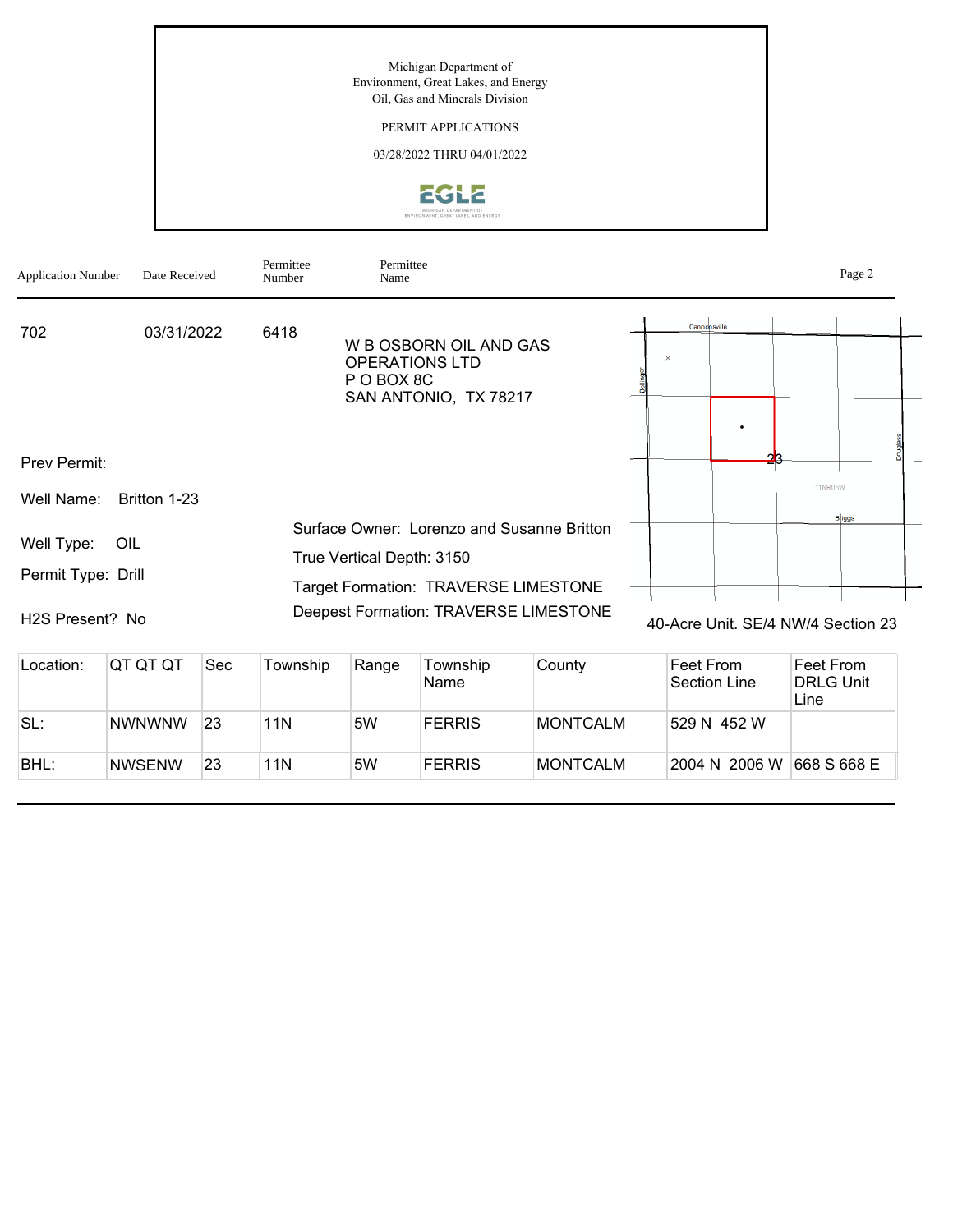

| Permit | mitte              | ermittee |      |
|--------|--------------------|----------|------|
| Number | Numbe <sup>-</sup> | Name     | Page |

## **PLUGGING INSTRUCTIONS ISSUED:**

| 23409 | 14 | D T E GAS COMPANY          |
|-------|----|----------------------------|
|       |    | ONE ENERGY PLAZA, WCB 1782 |
|       |    | DETROIT, MI 48226          |

API Well Number: 21-147-23409-00-00

| Well Name: | MC INTYRE, RAYMOND & VEIL, |
|------------|----------------------------|
|            | LEWIS P ET AL UN 1         |

Plug Inst. Issue Date: 3/29/2022

| Location | <b>IOT OT OT</b> | l Sec | Township | Range | Township Name | County              | Feet From Section<br>Line | <b>Feet From DRLG</b><br>Unit |
|----------|------------------|-------|----------|-------|---------------|---------------------|---------------------------|-------------------------------|
| SL:      | INWSENW          | 14 I  | 4N       | 16E   | CHINA         | <b>ISAINT CLAIR</b> | 1990 S 990 E              | 1330 N 330 W                  |
| BHL:     | INWSENW          | 14    | 14N      | 16E   | CHINA         | <b>ISAINT CLAIR</b> |                           |                               |

Comment: App to P&A expires on 3/31/2023

<u>. . . . . . . . . . . . . . .</u> . . . . . . . . . ...................................

23556 14

D T E GAS COMPANY ONE ENERGY PLAZA, WCB 1782 DETROIT, MI 48226

API Well Number: 21-147-23556-00-00

Well Name: DIETLIN, M COMM 1

Plug Inst. Issue Date: 3/29/2022

| Location | <b>IOT OT OT</b> |     | <b>Sec</b> Township | Range | <b>Township Name</b> | County       | Feet From Section<br>Line | <b>Feet From DRLG</b><br>Unit |
|----------|------------------|-----|---------------------|-------|----------------------|--------------|---------------------------|-------------------------------|
| SL:      | INWSWSW          | l 1 | 14N                 | 16E   | 'CHINA               | ISAINT CLAIR | 990 S 330 W               | 1330 N 330 W                  |
| IBHL:    | <b>INWSWSW</b>   | l 1 | 14N                 | 16E   | <b>CHINA</b>         | ISAINT CLAIR |                           |                               |

. . . . . . . . . . . . . . . . . .

Comment: App to P&A expires on 3/31/2023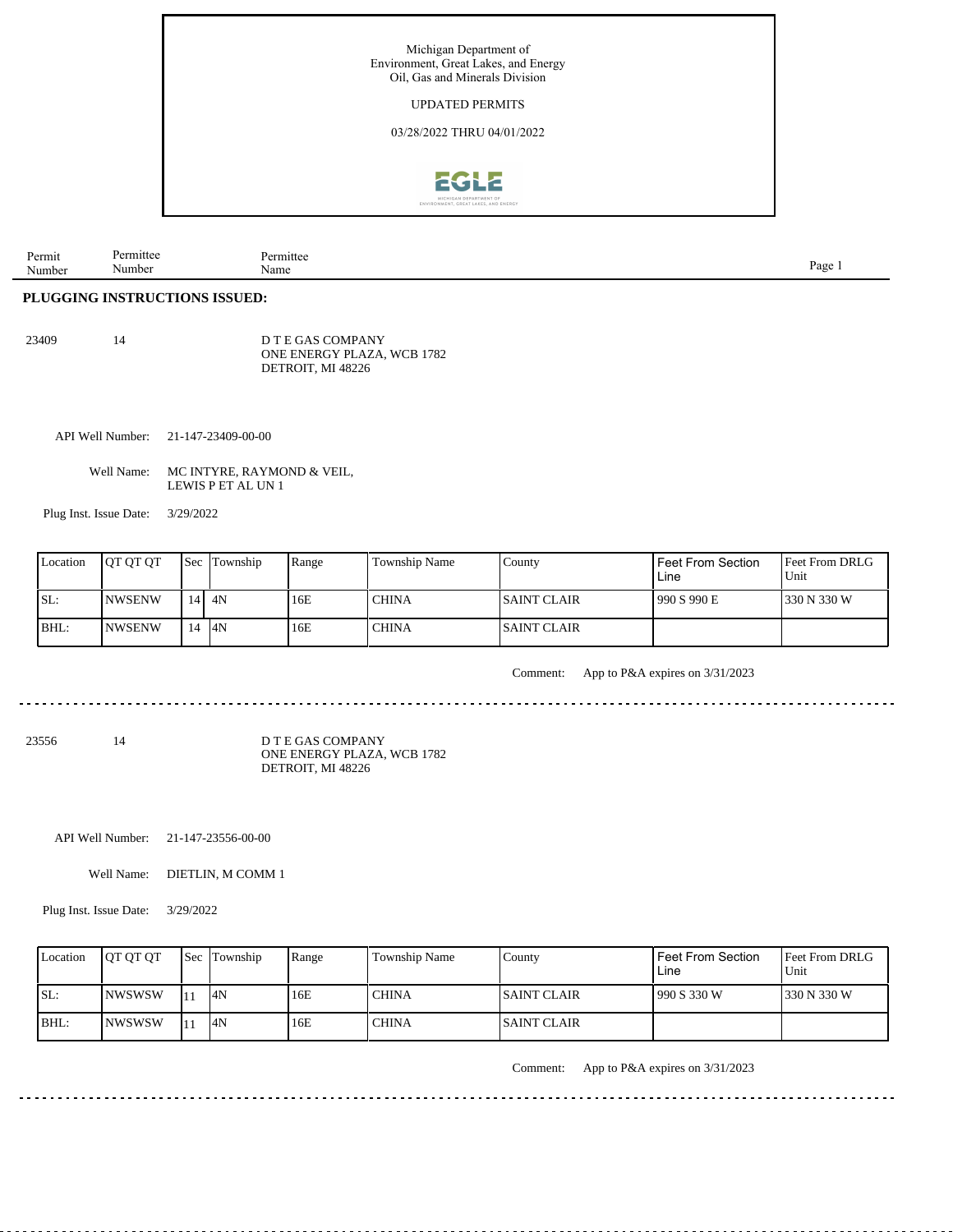

| Permit | Permittee | Permittee                                                            | Page 2 |
|--------|-----------|----------------------------------------------------------------------|--------|
| Number | Number    | Name                                                                 |        |
| 23729  | 14        | D T E GAS COMPANY<br>ONE ENERGY PLAZA, WCB 1782<br>DETROIT, MI 48226 |        |

API Well Number: 21-147-23729-00-00

Well Name: SASS COMM 1

Plug Inst. Issue Date: 3/29/2022

| Location | <b>OT OT OT</b> | <b>Sec</b> | Township | Range | Township Name | County              | <b>Feet From Section</b><br>Line | <b>Feet From DRLG</b><br>Unit |
|----------|-----------------|------------|----------|-------|---------------|---------------------|----------------------------------|-------------------------------|
| SL:      | <b>INWSWNE</b>  |            | . I4N    | 16E   | CHINA         | ISAINT CLAIR        | 950 S 370 W                      | 370 N 370 W                   |
| BHL:     | <b>INWSWNE</b>  |            | 14N      | 16E   | ' CHINA       | <b>ISAINT CLAIR</b> |                                  |                               |

. . . . . . . . . . . .

Comment: App to P&A expires on 3/31/2023

<u>. . . . . . . . . . . . . . . . . . .</u>

25022 14

D T E GAS COMPANY ONE ENERGY PLAZA, WCB 1782 DETROIT, MI 48226

API Well Number: 21-147-25022-00-00

Well Name: DIETLIN, M COMMUNITY 2

 $1.1.1.1.1$ 

Plug Inst. Issue Date: 3/29/2022

| Location | <b>JOT OT OT</b> | <b>Sec Township</b> | Range | Township Name | County              | Feet From Section<br>$L$ ine | <b>Feet From DRLG</b><br>Unit |
|----------|------------------|---------------------|-------|---------------|---------------------|------------------------------|-------------------------------|
| SL:      | ISESWSW          | 14N                 | 16E   | <b>CHINA</b>  | <b>ISAINT CLAIR</b> | 1455 S 990 W                 | 1455 S 330 E                  |
| $IBHL$ : | ISESWSW          | ı I4N               | 16E   | <b>CHINA</b>  | ISAINT CLAIR        |                              |                               |

<u>. . . . . . . . .</u>

Comment: App to P&A expires on 3/31/2023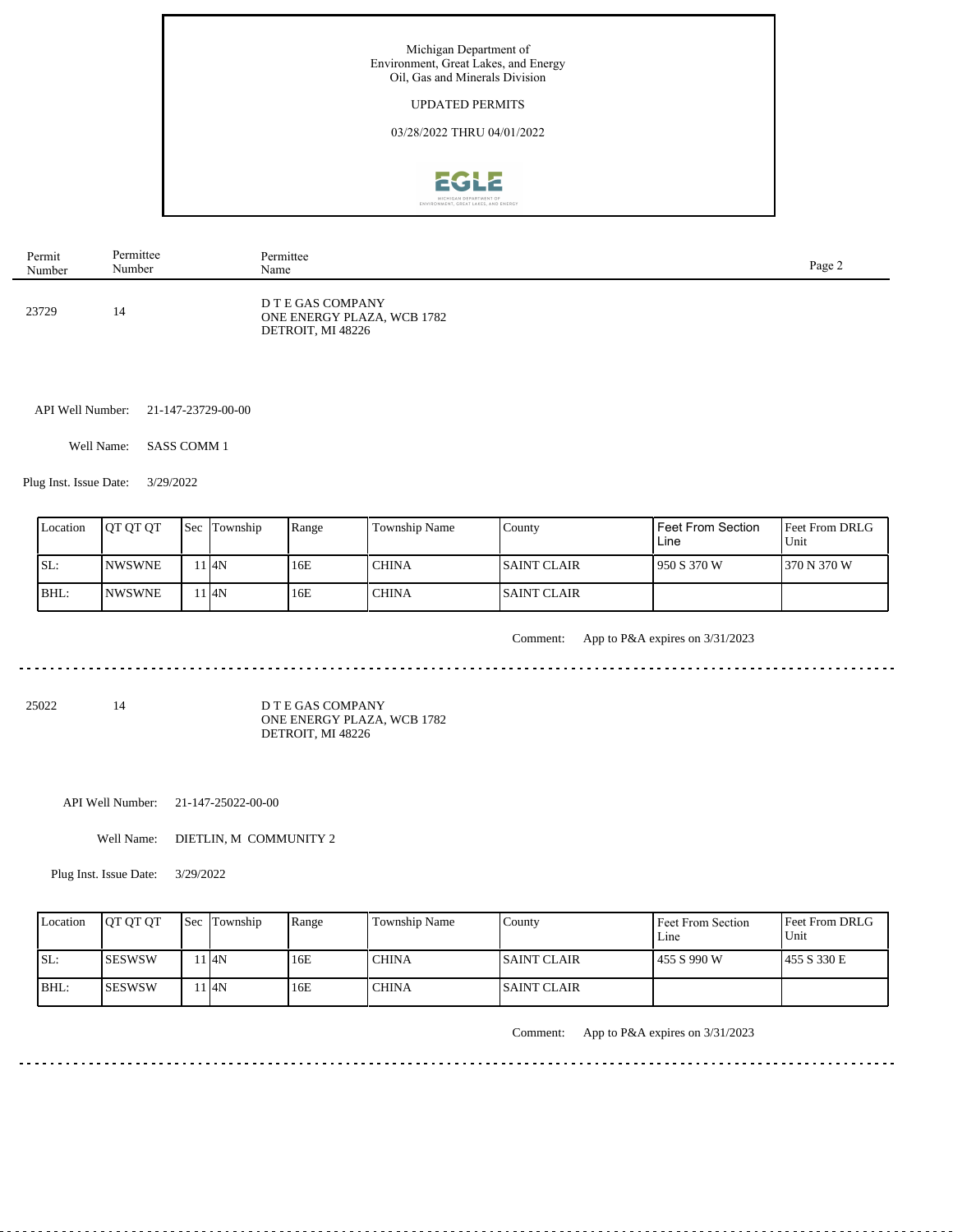

| Permit | Permittee | Permittee                                                            | Page 3 |
|--------|-----------|----------------------------------------------------------------------|--------|
| Number | Number    | Name                                                                 |        |
| 27043  | 14        | D T E GAS COMPANY<br>ONE ENERGY PLAZA, WCB 1782<br>DETROIT, MI 48226 |        |

API Well Number: 21-147-27043-00-00

Well Name: WARD LOWE UNIT 1

Plug Inst. Issue Date: 3/29/2022

| Location | <b>OT OT OT</b> | <b>Sec Township</b> | Range | Township Name | County       | Feet From Section<br>$L$ me | <b>Feet From DRLG</b><br>Unit |
|----------|-----------------|---------------------|-------|---------------|--------------|-----------------------------|-------------------------------|
| ISL:     | ISESWNW         | 18 ISN              | 15E   | COLUMBUS      | ISAINT CLAIR | 1460 S 622 W                | 1460 S 460 E                  |
| $IBHL$ : | <b>ISESWNW</b>  | 18 ISN              | 15E   | COLUMBUS      | ISAINT CLAIR |                             |                               |

. . . . . . . . . . . . . . . . . . .

Comment: App to P&A expires on 3/31/2023

56514 4738

COBRA OIL AND GAS CORPORATION 2201 KELL BOULEVARD PO BOX 8206 WICHITA FALLS, TX 76307-8206

API Well Number: 21-051-37582-02-00

Well Name: LETTS UNIT 2-36A True Vertical Depth: 10166

Plug Inst. Issue Date: 3/28/2022

| Location | JOT OT OT      | Sec Township      | Range | Township Name | County          | Feet From Section<br>Line | <b>Feet From DRLG</b><br>Unit |
|----------|----------------|-------------------|-------|---------------|-----------------|---------------------------|-------------------------------|
| SL:      | <b>ISESESW</b> | 36 18N            | 1W    | l BUCKEYE     | lgladwin        | 1455 S 2190 W             |                               |
| BHL:     | <b>NWSESW</b>  | 36 <sub>18N</sub> | .1W   | l BUCKEYE     | <b>IGLADWIN</b> | 762 S 1608 W              | 1875 N 1042 E                 |

<u>. . . . . . . . . . . . . . . . . .</u>

Comment: App to P&A expires on 3/28/2023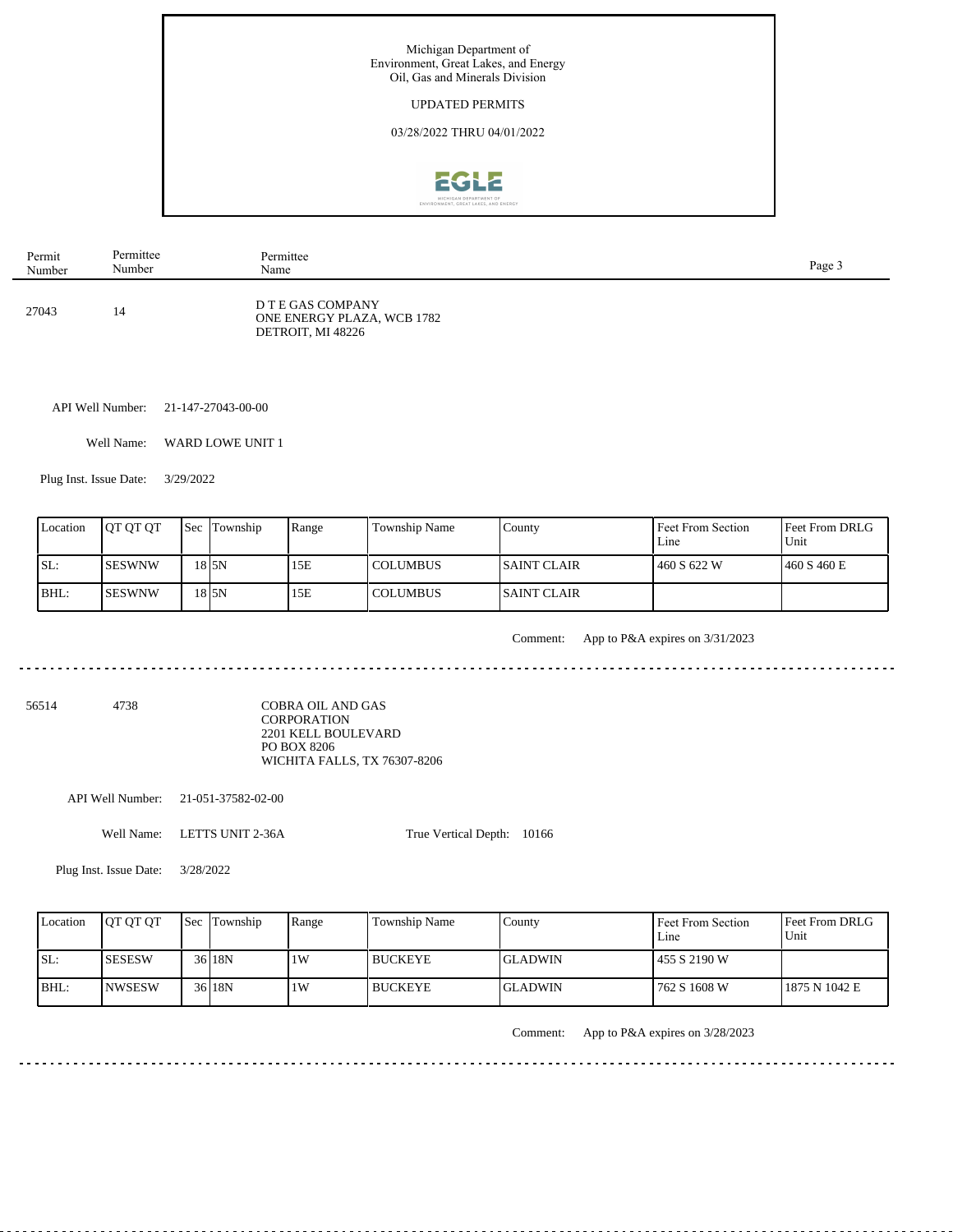

| Permit<br>Number | Permittee<br>Number | Permittee<br>Name | Page 4 |
|------------------|---------------------|-------------------|--------|
| 5666             | 2545                | UNION OIL CO      |        |

API Well Number: 21-035-05666-00-00

Well Name: SWITZER, BERTEN E 2-A

<u>. . . . . . . . . . . . . .</u>

Plug Inst. Issue Date: 3/25/2022

| Location | <b>OT OT OT</b>     | Sec Township | Range | Township Name | County        | Feet From Section<br>Line | <b>Feet From DRLG</b><br>Unit |
|----------|---------------------|--------------|-------|---------------|---------------|---------------------------|-------------------------------|
| SL:      | N <sub>2</sub> NWSW | 27119N       | 6W    | REDDING       | <b>ICLARE</b> | 330 N 660 W               |                               |
| IBHL:    | IN2NWSW             | 27 19N       | .6W   | REDDING       | <b>ICLARE</b> |                           |                               |

<u>. . . . . . . . . . . . . . . . . .</u>

Comment: App to Re-P&A expires on 3/25/2023

8502 4428

MID MICHIGAN GAS STORAGE CO PO BOX 2446 HOUSTON, TX 77252-2446 USA

API Well Number: 21-133-08502-00-00

Well Name: RADER-GINGRICH 6

Plug Inst. Issue Date: 3/31/2022

| Location | <b>IOT OT OT</b> | <b>Sec Township</b> | Range | Township Name | County          | Feet From Section<br>Line | Feet From DRLG<br>Unit |
|----------|------------------|---------------------|-------|---------------|-----------------|---------------------------|------------------------|
| SL:      | 'CNSW            | 30 <sub>18N</sub>   | 10W   | LINCOLN       | <b>IOSCEOLA</b> | 1320 S 1320 W             |                        |
| BHL:     |                  | 30 <sub>18N</sub>   | 10W   | LINCOLN       | <b>IOSCEOLA</b> |                           |                        |

<u>. . . . . . . . . . . . . . . . . .</u>

Comment: App to P&A expires on 3/31/2023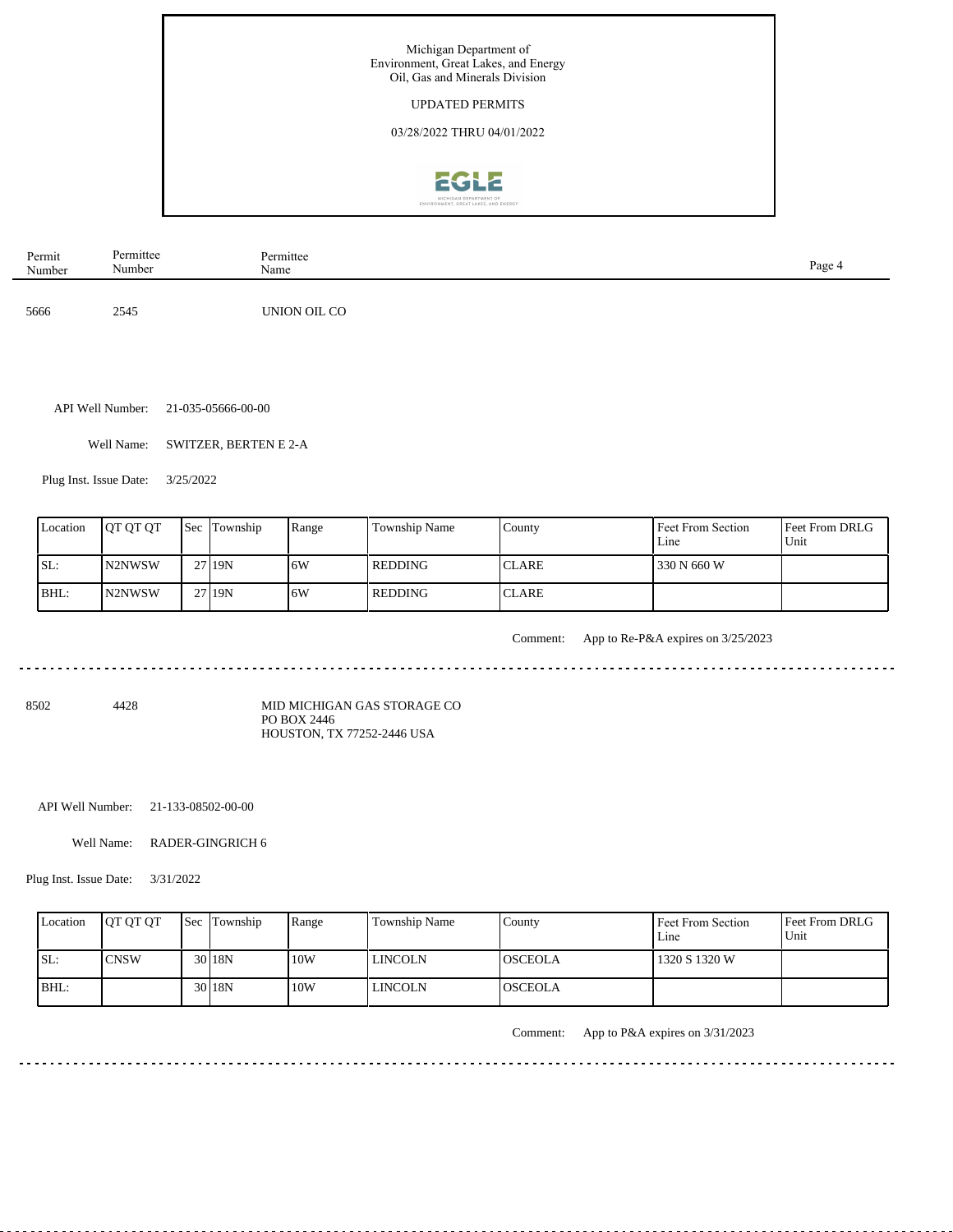![](_page_6_Picture_0.jpeg)

| Permit | Permittee                       | Permittee | Page. |
|--------|---------------------------------|-----------|-------|
| Number | Number                          | Name      |       |
|        | <b>RECORD OF WELL PLUGGING:</b> |           |       |

32848 7772 LAMBDA ENERGY RESOURCES LLC 12012 Wickchester Suite 300 Houston, TX 77079 USA

. . . . . . . . . . . .

API Well Number: 21-137-32848-00-00

Well Name: STATE OTSEGO LAKE ARNDT 2- 35

Plugging Date: 6/15/2021

| Location | IOT OT OT | <b>Sec</b> | Township | Range | <b>Township Name</b> | Countv         | Feet From Section<br>$L$ me | Feet From DRLG<br>Unit |
|----------|-----------|------------|----------|-------|----------------------|----------------|-----------------------------|------------------------|
| SL:      | INWSENW   |            | 35 29N   | 3W    | l OTSEGO LAKE        | <b>IOTSEGO</b> | 1250 S 733 E                | 1250 S 550 W           |
| BHL:     | INWSENW   |            | 35 29N   | 3W    | l OTSEGO LAKE        | <b>LOTSEGO</b> | 1250 S 733 E                | 1250 S 550 W           |

\_\_\_\_\_\_\_\_\_\_\_\_\_\_\_\_\_\_\_\_\_\_\_\_\_\_\_\_\_\_\_\_\_\_\_\_

34389 6329

ELEK AARON III ESTATE 950 WHEELER ROAD BAY CITY, MI 48706

API Well Number: 21-017-34389-00-00

الدائم المرابط المرابط المر

Well Name: SCHWAB 2-28

Plugging Date: 11/17/2021

| Location | <b>IOT OT OT</b> | <b>Sec Township</b> | Range | Township Name | County     | Feet From Section<br>Line | <b>Feet From DRLG</b><br>l Unit |
|----------|------------------|---------------------|-------|---------------|------------|---------------------------|---------------------------------|
| SL:      | <b>S2NESE</b>    | 28 <sub>15N</sub>   | 4E    | l KAWKAWLIN   | <b>BAY</b> | 1965 N 758 E              | 1330 S 758 E                    |
| $IBHL$ : | <b>S2NESE</b>    | 28 <sub>15N</sub>   | 4E    | KAWKAWLIN     | <b>BAY</b> |                           |                                 |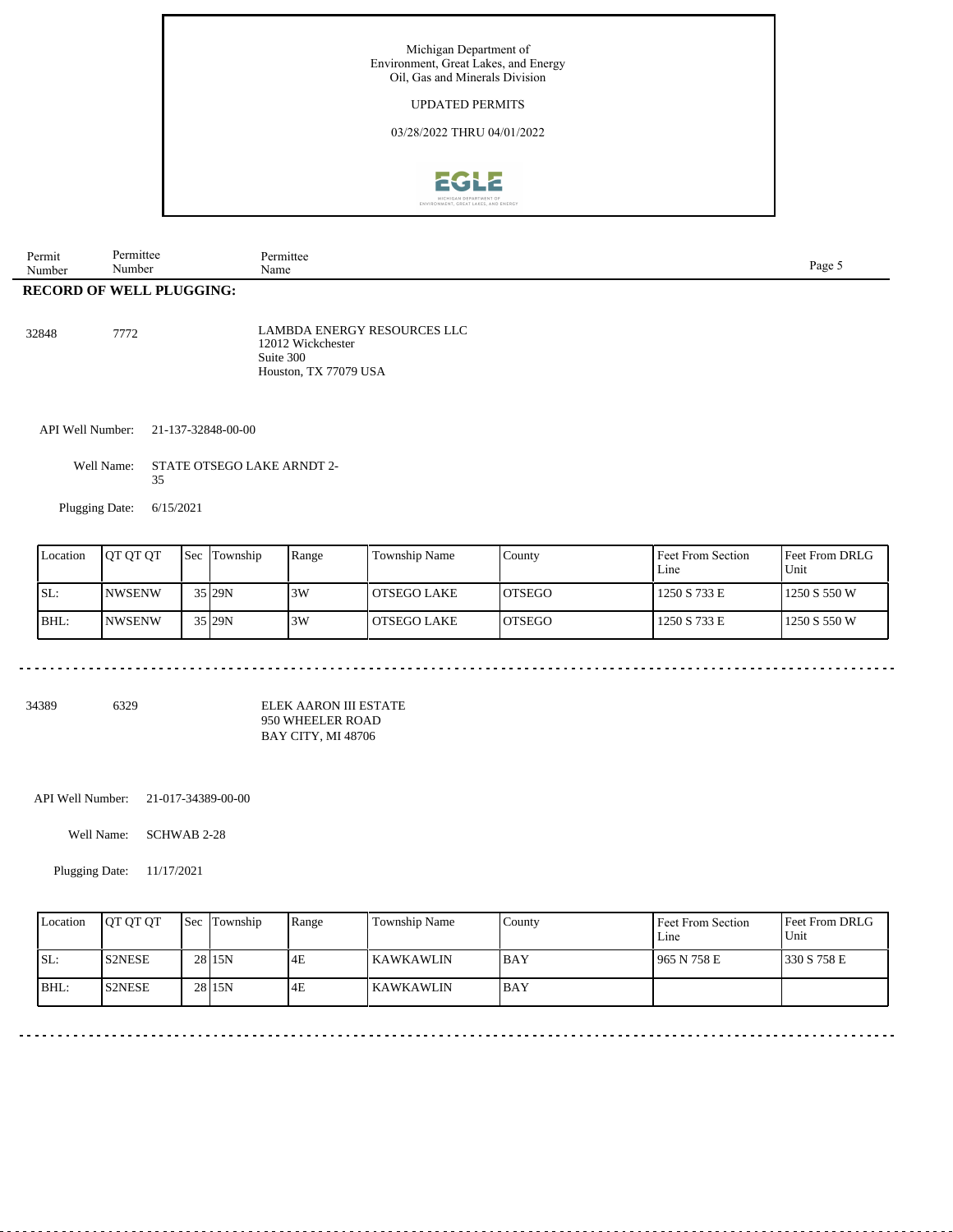![](_page_7_Picture_0.jpeg)

| Permit | Permittee | Permittee                                                        | Page 6 |
|--------|-----------|------------------------------------------------------------------|--------|
| Number | Number    | Name                                                             |        |
| 36889  | 6329      | ELEK AARON III ESTATE<br>3950 WHEELER ROAD<br>BAY CITY, MI 48706 |        |

API Well Number: 21-017-36889-00-00

Well Name: PAIGE 1-34

Plugging Date: 12/10/2021

| Location | <b>IOT OT OT</b> | <b>Sec</b> Township | Range | <b>Township Name</b> | County      | Feet From Section<br>$L$ ine | <b>Feet From DRLG</b><br>Unit |
|----------|------------------|---------------------|-------|----------------------|-------------|------------------------------|-------------------------------|
| ISL:     | <b>S2NWSE</b>    | 34 15N              | 4E    | l KAWKAWLIN          | <b>IBAY</b> | 862 N 652 W                  | 1430 S 652 E                  |
| BHL:     | <b>IS2NWSE</b>   | 34 15N              | 4E    | KAWKAWLIN            | <b>IBAY</b> |                              |                               |

37090 6329

ELEK AARON III ESTATE 3950 WHEELER ROAD BAY CITY, MI 48706

API Well Number: 21-017-37090-00-00

Well Name: WENDT, A 2-34

Plugging Date: 12/22/2021

| Location | <b>OT OT OT</b>     | <b>Sec Township</b> | Range | <b>Township Name</b> | County      | Feet From Section<br>Line | <b>Feet From DRLG</b><br>Unit |
|----------|---------------------|---------------------|-------|----------------------|-------------|---------------------------|-------------------------------|
| SL:      | S <sub>2</sub> SESW | 34 15N              | 4E    | <b>KAWKAWLIN</b>     | <b>BAY</b>  | 495 S 733 E               | 495 S 733 E                   |
| BHL:     | S <sub>2</sub> SESW | 34 15N              | 4E    | l KAWKAWLIN          | <b>IBAY</b> |                           |                               |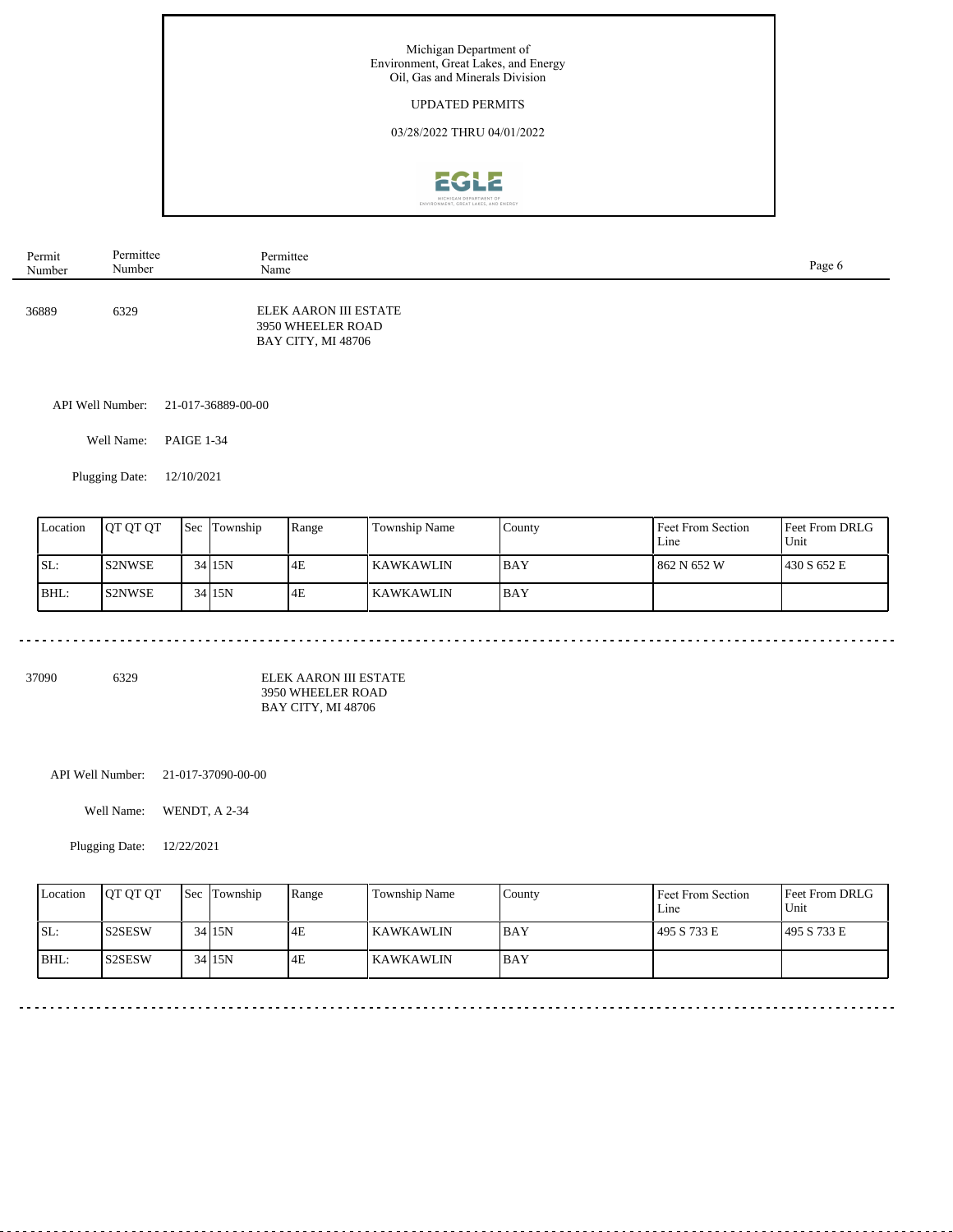![](_page_8_Picture_0.jpeg)

| Permit | Permittee | Permittee                                                                             | Page 7 |
|--------|-----------|---------------------------------------------------------------------------------------|--------|
| Number | Number    | Name                                                                                  |        |
| 61553  | 4934      | FEDERATED OIL AND GAS<br>PROPERTIES INC<br>PO BOX 946<br>TRAVERSE CITY, MI 49685-0946 |        |

API Well Number: 21-099-62002-00-00

Well Name: GREYSTONE GOLF COURSE 1-4 True Vertical Depth: 3861

Plugging Date: 2/25/2022

 $\sim$ 

| Location | <b>IOT OT OT</b> | <b>Sec</b> Township | Range | Township Name     | County         | <b>Feet From Section</b><br>Line | <b>Feet From DRLG</b><br>Unit |
|----------|------------------|---------------------|-------|-------------------|----------------|----------------------------------|-------------------------------|
| ISL:     | <b>NWSWNW</b>    | 4 I 4 N             | 12E   | <b>WASHINGTON</b> | <b>IMACOMB</b> | l 2286 N 542 W                   |                               |
| BHL:     | <b>NWNWSW</b>    | 4 I4N               | 12E   | <b>WASHINGTON</b> | <b>IMACOMB</b> | 2026 S 460 W                     | 1529 N 460 W                  |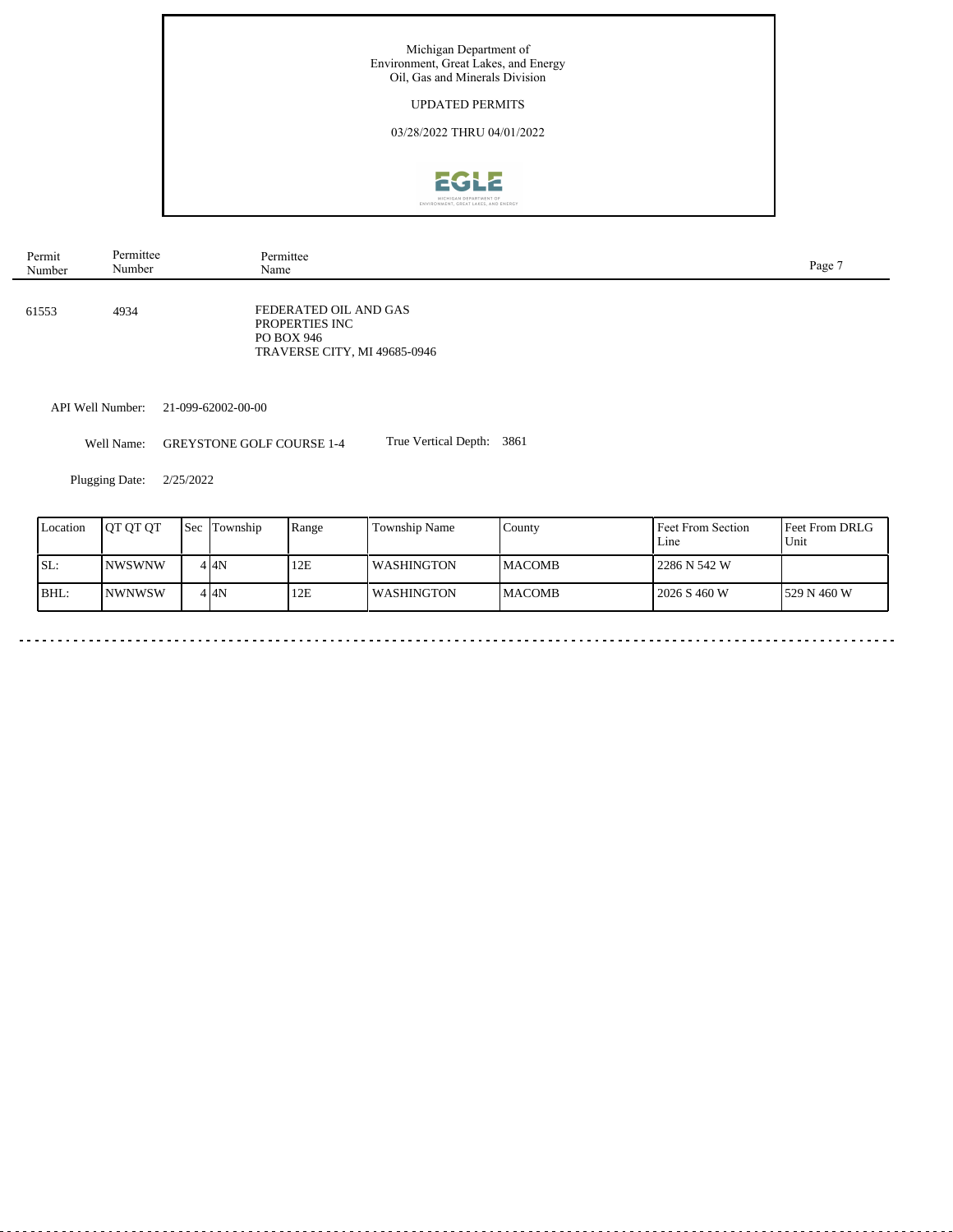![](_page_9_Picture_0.jpeg)

| Permit | Permittee                                  | Permittee                  |        |
|--------|--------------------------------------------|----------------------------|--------|
| Number | Number                                     | Name                       | Page 8 |
|        | <b>APPLICATIONS TO CHANGE WELL STATUS:</b> |                            |        |
|        |                                            |                            |        |
|        |                                            |                            |        |
| 23647  | 491                                        | <b>CONSUMERS ENERGY CO</b> |        |
|        |                                            | 1945 W PARNALL RD          |        |
|        |                                            | JACKSON, MI 49201          |        |
|        |                                            |                            |        |

API Well Number: 21-147-23647-00-00

Well Name: C P C P-103

Approval Date: 3/29/2022

| Location | <b>OT OT OT</b> | <b>Sec</b> Township | Range | <b>Township Name</b> | County              | Feet From Section<br>Line | <b>Feet From DRLG</b><br>Unit |
|----------|-----------------|---------------------|-------|----------------------|---------------------|---------------------------|-------------------------------|
| SL:      | <b>ISENENW</b>  | 14 I 4 N            | 15E   | <b>CASCO</b>         | <b>ISAINT CLAIR</b> | 990 N 330 E               | 365 S 330 E                   |
| IBHL:    | <b>ISENENW</b>  | 14 I 4 N            | 15E   | CASCO                | <b>ISAINT CLAIR</b> |                           |                               |

Proposed Rework: ACOWS for Miscellaneous and the comment: ACOWS to clean well, log, plugback to 2600', acidize, and

25899 491

CONSUMERS ENERGY CO 1945 W PARNALL RD JACKSON, MI 49201

ACOWS for Miscellaneous Comment:

API Well Number: 21-147-25899-00-00

Well Name: C P C I-106

Approval Date: 3/29/2022

| Location | <b>IOT OT OT</b> | <b>Sec Township</b> | Range | Township Name    | County              | Feet From Section<br>Line | <b>Feet From DRLG</b><br>Unit |
|----------|------------------|---------------------|-------|------------------|---------------------|---------------------------|-------------------------------|
| ISL:     | <b>ISESENE</b>   | 2 I 3 N             | 15E   | ' IRA            | <b>ISAINT CLAIR</b> | 260 S 520 E               | 1260 S 520 E                  |
| BHL:     | <b>ISESENE</b>   | 2 3N                | 15E   | <sup>'</sup> IRA | <b>ISAINT CLAIR</b> |                           |                               |

ACOWS for Miscellaneous

Proposed Rework: ACOWS for Miscellaneous Comment: ACOWS to clean well, log, plugback to 2310', acidize, and return well to service expires on 3/31/2023

a a a a a a a

a a a a a

<u>. . . . . . . . . . .</u>

return well to service expires on 3/31/2023

. . . . . . . . . . . . . . .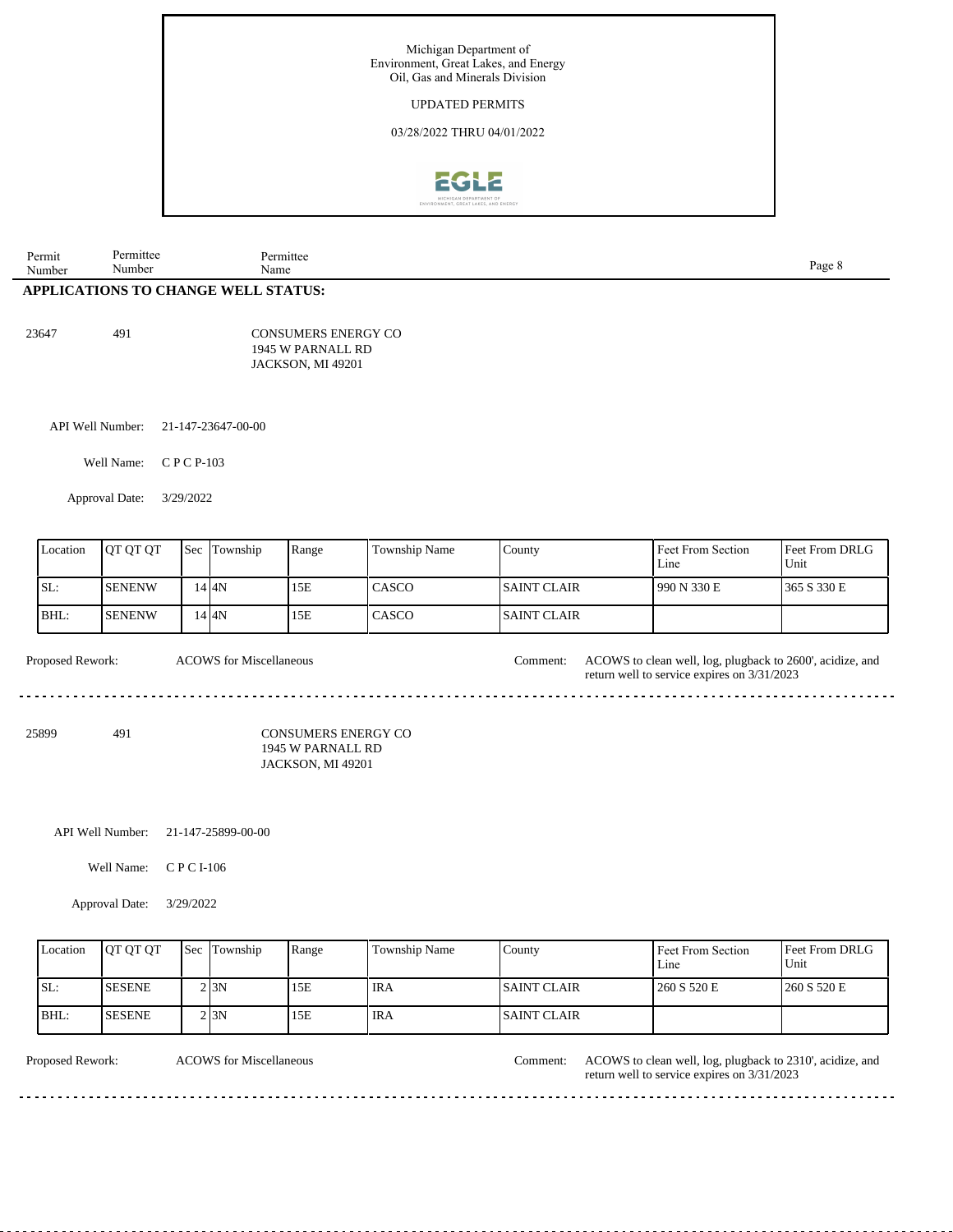![](_page_10_Picture_0.jpeg)

| Permit | Permittee | Permittee                                                            | Page 9 |
|--------|-----------|----------------------------------------------------------------------|--------|
| Number | Number    | Name                                                                 |        |
| 26677  | 491       | <b>CONSUMERS ENERGY CO</b><br>1945 W PARNALL RD<br>JACKSON, MI 49201 |        |

API Well Number: 21-147-26677-00-00

Well Name: CONSUMERS POWER COMPANY FC-101

Approval Date: 3/29/2022

| Location | <b>IOT OT OT</b> | <b>Sec Township</b> | Range | <b>Township Name</b> | County              | Feet From Section<br>Line | Feet From DRLG<br>Unit |
|----------|------------------|---------------------|-------|----------------------|---------------------|---------------------------|------------------------|
| ISL:     | <b>CNSESE</b>    | $36$ $4N$           | 15E   | CASCO                | <b>ISAINT CLAIR</b> | 1660 S 658 E              | 1660 S 658 E           |
| BHL:     | ICNSESE          | $36$ $4N$           | 15E   | CASCO                | <b>ISAINT CLAIR</b> |                           |                        |

<u>. . . . . . . . . . . . .</u>

ACOWS for Miscellaneous Comment:

Proposed Rework: ACOWS for Miscellaneous Comment: ACOWS to clean well, log, perf F/ 2168' T/ 2250', acidize F/ 2250' T/ 2330', and return well to service expires on 3/31/2023

37467 8299 REEFWORKS LLC PO BOX 141 TRAVERSE CITY, MI 49685

API Well Number: 21-055-37467-00-00

Well Name: CITY OF TRAVERSE CITY 1-15

. . . . . . . . . . . . . . . . .

Approval Date: 3/25/2022

| Location | <b>IOT OT OT</b> | <b>Sec Township</b> | Range | Township Name    | County                 | Feet From Section<br>Line | <b>Feet From DRLG</b><br>Unit |
|----------|------------------|---------------------|-------|------------------|------------------------|---------------------------|-------------------------------|
| ISL:     | <b>ISENENE</b>   | 26N                 | 10W   | <b>LEAST BAY</b> | <b>IGRAND TRAVERSE</b> | 1 860 N 330 E             | 460 S 330 E                   |
| BHL:     | <b>ISENENE</b>   | 26N                 | 10W   | <b>EAST BAY</b>  | <b>IGRAND TRAVERSE</b> |                           |                               |

ACOWS to Perforate and Test Current Formation

<u>. . . . . . . . . . .</u>

Proposed Rework: ACOWS to Perforate and Test Current Formation Comment: ACOWS to perf and test within the current formation expires on 3/25/2023. <u>. . . . . . . . . . . . . . . . .</u>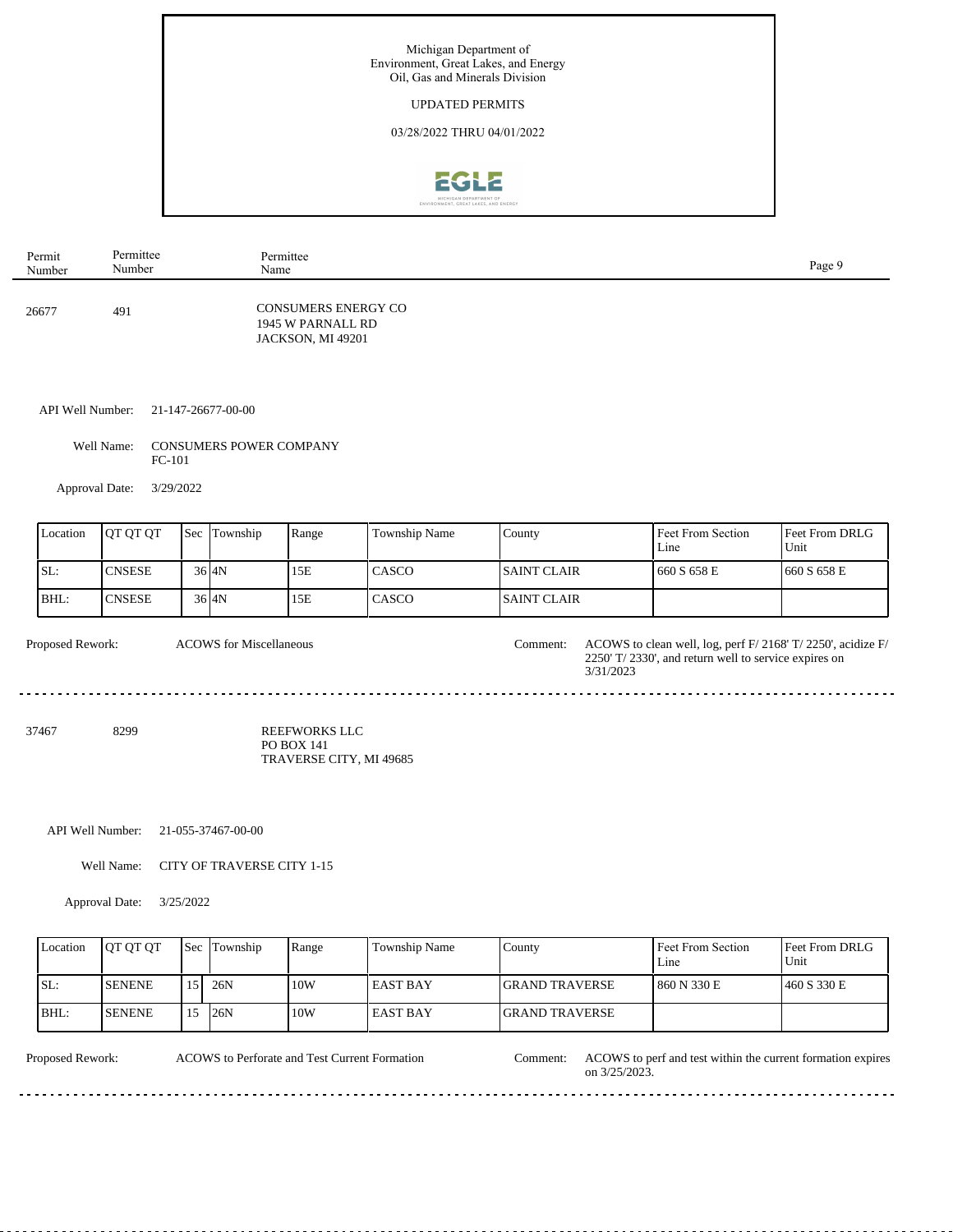![](_page_11_Picture_0.jpeg)

| Permit | Permittee | Permittee                                                     | Page 10 |
|--------|-----------|---------------------------------------------------------------|---------|
| Number | Number    | Name                                                          |         |
| 38132  | 8299      | REEFWORKS LLC<br><b>PO BOX 141</b><br>TRAVERSE CITY, MI 49685 |         |

API Well Number: 21-055-38132-01-00

Well Name: CITY OF TRAVERSE CITY 1-15A

Approval Date: 3/25/2022

Ĭ.

| Location | <b>OT OT OT</b> | l Sec | Township | Range | Township Name | Countv                 | Feet From Section<br>Line | <b>Feet From DRLG</b><br>Unit |
|----------|-----------------|-------|----------|-------|---------------|------------------------|---------------------------|-------------------------------|
| SL:      | <b>SENENE</b>   |       | 5 26N    | 10W   | l EAST BAY    | <b>IGRAND TRAVERSE</b> | 860 N 460 E               | 1460 S 460 E                  |
| BHL:     | <b>ISENENE</b>  |       | 5 26N    | 10W   | l EAST BAY    | <b>IGRAND TRAVERSE</b> |                           |                               |

Proposed Rework: ACOWS to Perforate and Test Current Formation Comment: ACOWS to perf and test current formation expires on 3/25/2023. ACOWS to Perforate and Test Current Formation